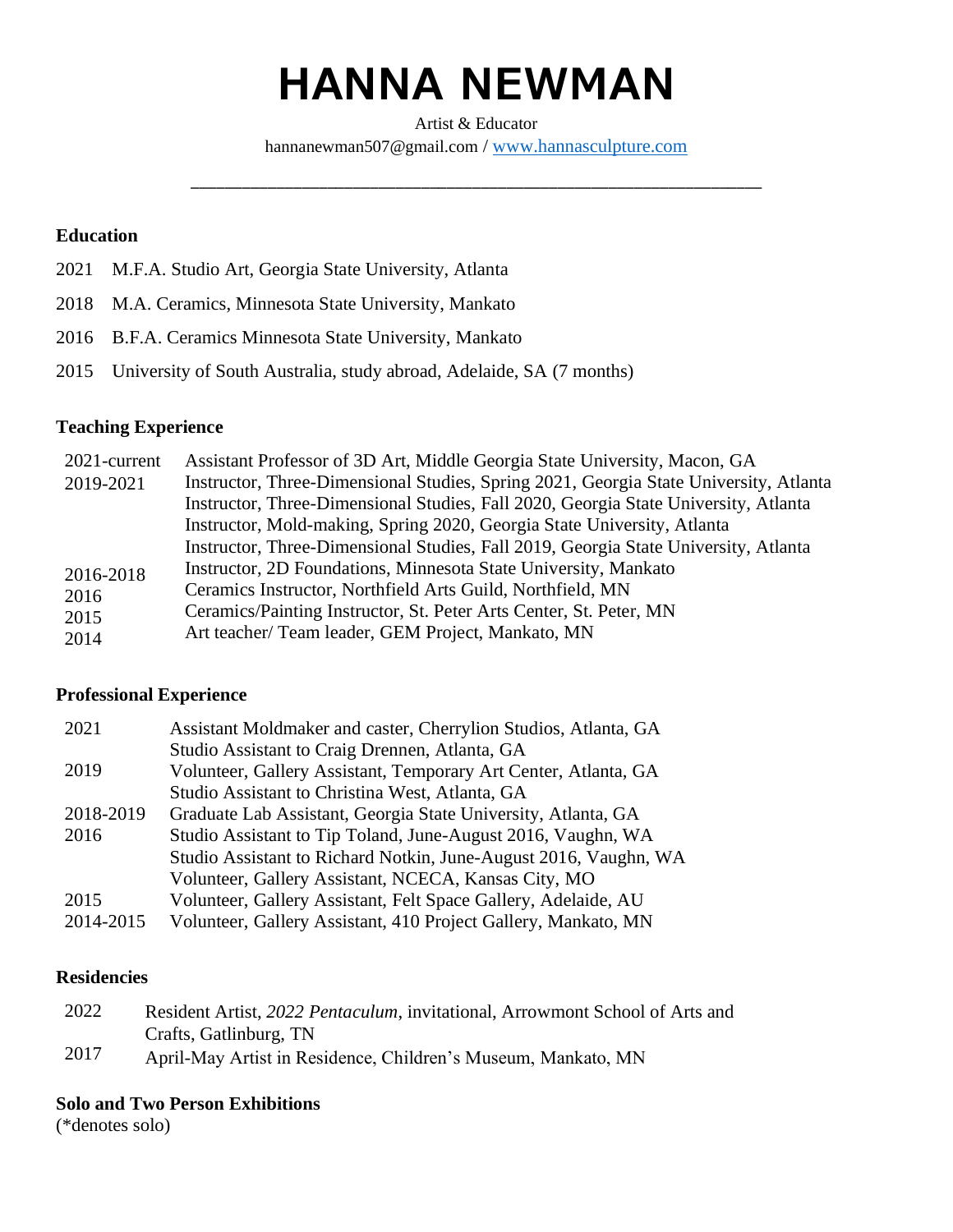| 2021 | Dawn, Ernest G Welch School of Art & Design Gallery, Atlanta, GA*         |
|------|---------------------------------------------------------------------------|
| 2019 | Body Double, in collaboration with Melissa Huang, The Bakery, Atlanta, GA |
|      | Beatniks, The Grand Kabaret, New Ulm, MN                                  |
| 2018 | MISFITS, Conkling Gallery, Mankato, MN*                                   |
|      | Chat Speak, 410 Project, Mankato, MN                                      |
|      | 7-Day Project (part 2), NH 145, Mankato, MN                               |
| 2016 | 7-Day Project, Centennial Student Union, Mankato, MN                      |
|      | A Featured Presentation, Capri Theaters, SALA Festival, Adelaide, AU      |
| 2015 | What lies under, 410 Project, Mankato, MN*                                |
|      | Mental Stills, Emy Frentz Gallery, Mankato, MN*                           |
| 2014 | A Series of Prints, Coffee Hag, Mankato, MN*                              |
|      | Hannabal Lester, Centennial Student Union, Mankato, MN                    |
|      | <i>Grey</i> , Duluth Photography Institute, Duluth, MN <sup>*</sup>       |

## **Invitational Exhibitions**

| 2021 | <i>Hometraining</i> , H.L. Green Building, South Downtown in partnership with Murmur Gallery, |
|------|-----------------------------------------------------------------------------------------------|
|      | Mammal Gallery, Cat Eye Creative and The Bakery, organized by Kelly Bartnik and Kathleen      |
|      | Wessel, Atlanta, GA                                                                           |

- 2020 2019 *Relics: stories from the past,* Curated by Soude Dadras, Roswell Visual Art Center, Roswell, GA *Somethin missin'... Somethin promised,* curated by Makeda Lewis, MINT Gallery, Atlanta, GA
- *Ongoing Conversation*, Kyoto International Community House, Kyoto, Japan
- 2017 *Between the Coasts*, Chalmers Hall Art & Design Gallery, Lawrence, KS
- 2016 *Juried Invitational 2017*, Centennial Student Union, Mankato, MN
- Mad*emoiselles,* Alliance François, Adelaide, AU

# **Juried Exhibitions**

| 2021 | <i>Student Juried Exhibition</i> , juror: Theo Tyson, virtual exhibition, Georgia State University, Atlanta |
|------|-------------------------------------------------------------------------------------------------------------|
|      | Open Fragment, Pragmata Collective, virtual exhibition                                                      |
|      | State of Repair, Vacant Museum, virtual exhibition                                                          |
| 2020 | MERRIMINT, Mint Gallery, Atlanta, GA                                                                        |
|      | Me irl, Digital Juried Exhibition, hosts include TAR Project, Showerhaus,                                   |
|      | Georgia State University School of Art & Design, and Melissa Huang                                          |
|      | in Atlanta, GA                                                                                              |
|      | Student Juried Show, Ernest G. Welch School of Art and Design, curated by Shannon Morris,                   |
| 2017 | Atlanta, GA                                                                                                 |
|      | Student Art League Juried Show, Centennial Student Union, Mankato, MN                                       |
|      | Juried Exhibition, Carnegie Art Center, Mankato, MN                                                         |
| 2016 | <i>Ethereal Threading</i> , 410 Project, Mankato, MN                                                        |
|      | Annual Juried Show, 410 Project, Mankato, MN                                                                |
| 2015 | Juried Exhibition, St. Peter Arts Center, St. Peter, MN                                                     |
|      | 112th Annual Juried Show, Centennial Student Union, Mankato, MN                                             |
| 2014 | <i>Vestiges</i> , Prove Gallery, Duluth, MN                                                                 |
|      | Halloween Show, 410 Project, Mankato, MN                                                                    |
|      | Decay, 1st Place Award, Conkling Gallery, Mankato, MN                                                       |
|      | Dormancy, Centennial Student Union, Mankato, MN                                                             |
|      | Annual Juried Show, 410 Project, Mankato, MN                                                                |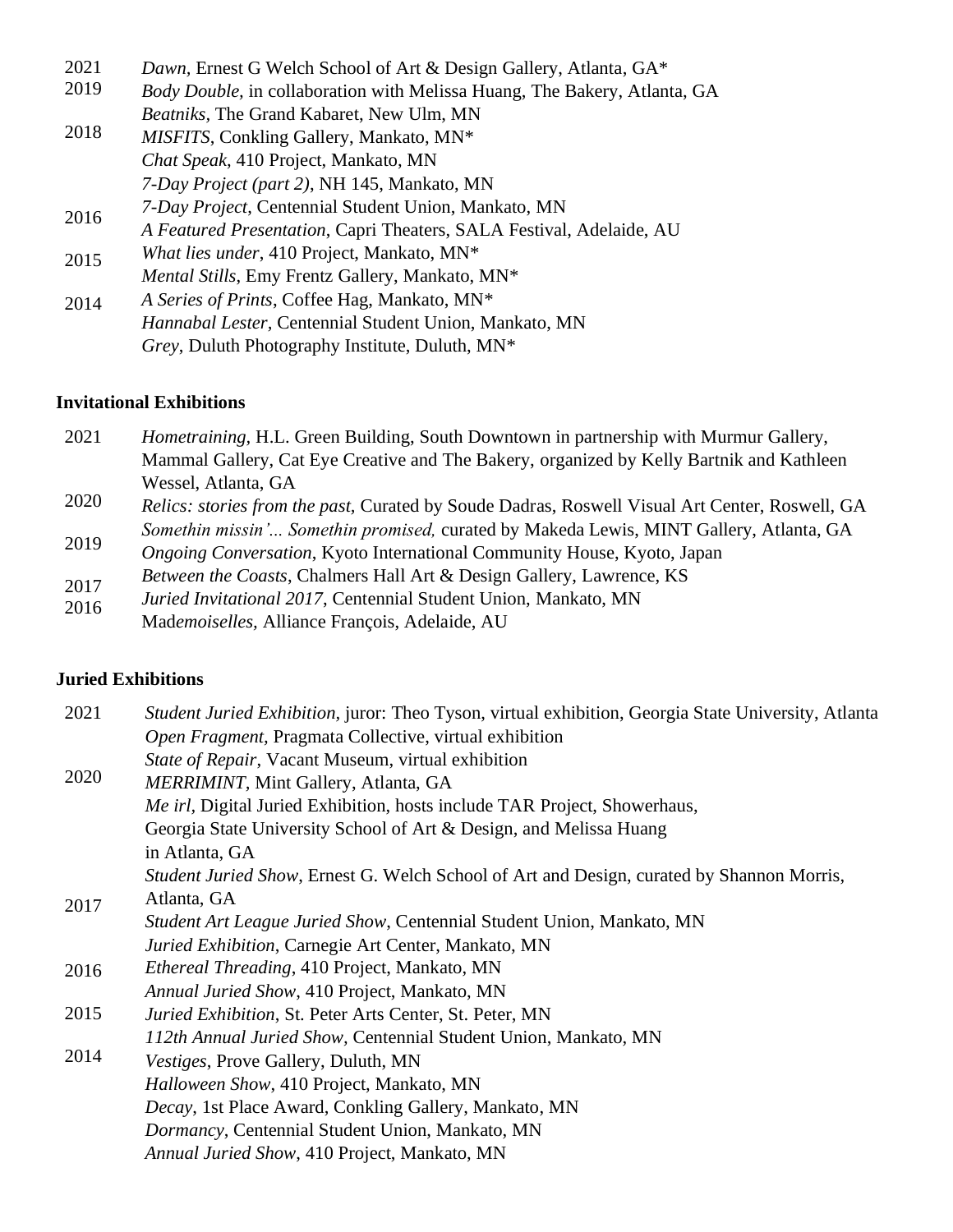## **Group Exhibitions**

| 2021 | [indistinct chatter], H.L. Green Building, Atlanta, GA                                      |
|------|---------------------------------------------------------------------------------------------|
| 2019 | MORE UPSTAIRS, Temporary Art Center, curated by Scott Ingrim, Atlanta, GA                   |
|      | Chandler Tribute Exhibition, Ernest G. Welch College of Art and Design Gallery, Atlanta, GA |
| 2018 | Steamroller Prints, 410 Project, Mankato, MN                                                |
| 2016 | Morphology, The Grand Kabaret, New Ulm, MN*                                                 |
|      | Undergraduate Research Symposium, Centennial Student Union, Mankato, MN                     |
| 2015 | MSU Printmaking: Collaborative Exchange, Carnegie Art Center, Mankato, MN                   |
|      | It takes a village to make a monster, Centennial Student Union, Mankato, MN                 |
| 2014 | One Million Bones, National Wall, Washington DC                                             |
|      | Membership Show, St. Peter Art Center, St. Peter, MN                                        |

# **Curatorial Projects**

| 2015 | Co-Curator, Slightly Subverted, 410 Project, Mankato, MN |
|------|----------------------------------------------------------|
| 2014 | Curator, Youth Show, Mankato Library, Mankato, MN        |

### **Awards and Honors**

| Joseph Perrin Award, Georgia State University, Atlanta, GA               |
|--------------------------------------------------------------------------|
| Graduate Supplemental Funding, Georgia State University, Atlanta, GA     |
| Graduate Supplemental Funding, Georgia State University, Atlanta, GA     |
| Winnie Chandler Scholarship, Georgia State University, Atlanta, GA       |
| Teaching Assistantship, Minnesota State University, Mankato, MN          |
| Undergraduate Creative Grant, Minnesota State University, Mankato, MN    |
| Undergraduate Creative Grant, Minnesota State University, Mankato, MN    |
| 1st place: <i>Decay</i> , Conkling Gallery, Mankato, MN                  |
| Mark Lowe Endowment Scholarship, Minnesota State University, Mankato, MN |
|                                                                          |

## **Lectures and Workshops**

| 2021 | Virtual Artist Talk, discussion of exhibition, "Dawn" and experimental video,       |
|------|-------------------------------------------------------------------------------------|
|      | Minnesota State University, Mankato                                                 |
| 2020 | Panel Discussion for college Pedagogy course, Georgia State University, Atlanta, GA |
|      | "Body Double" public artist talk, The Bakery, Atlanta, GA                           |
| 2019 | Life-casting Demonstration, Lamar Dadd Art Center and Price Theatre,                |
|      | LaGrange College, LaGrange, GA                                                      |
| 2017 | "7-Day Project", Undergraduate Research Symposium, Minnesota State                  |

- 2016 University, Mankato "Mental Stills", Undergraduate Research Symposium, Minnesota State
	- University, Mankato
	- 2014 Relief-Printmaking Demonstration, Redrock Art Center, Fairmont, MN

# **Bibliography**

2020 Shelley Danzy, Exhibition Review, ARTS ATL, March 24, 2020